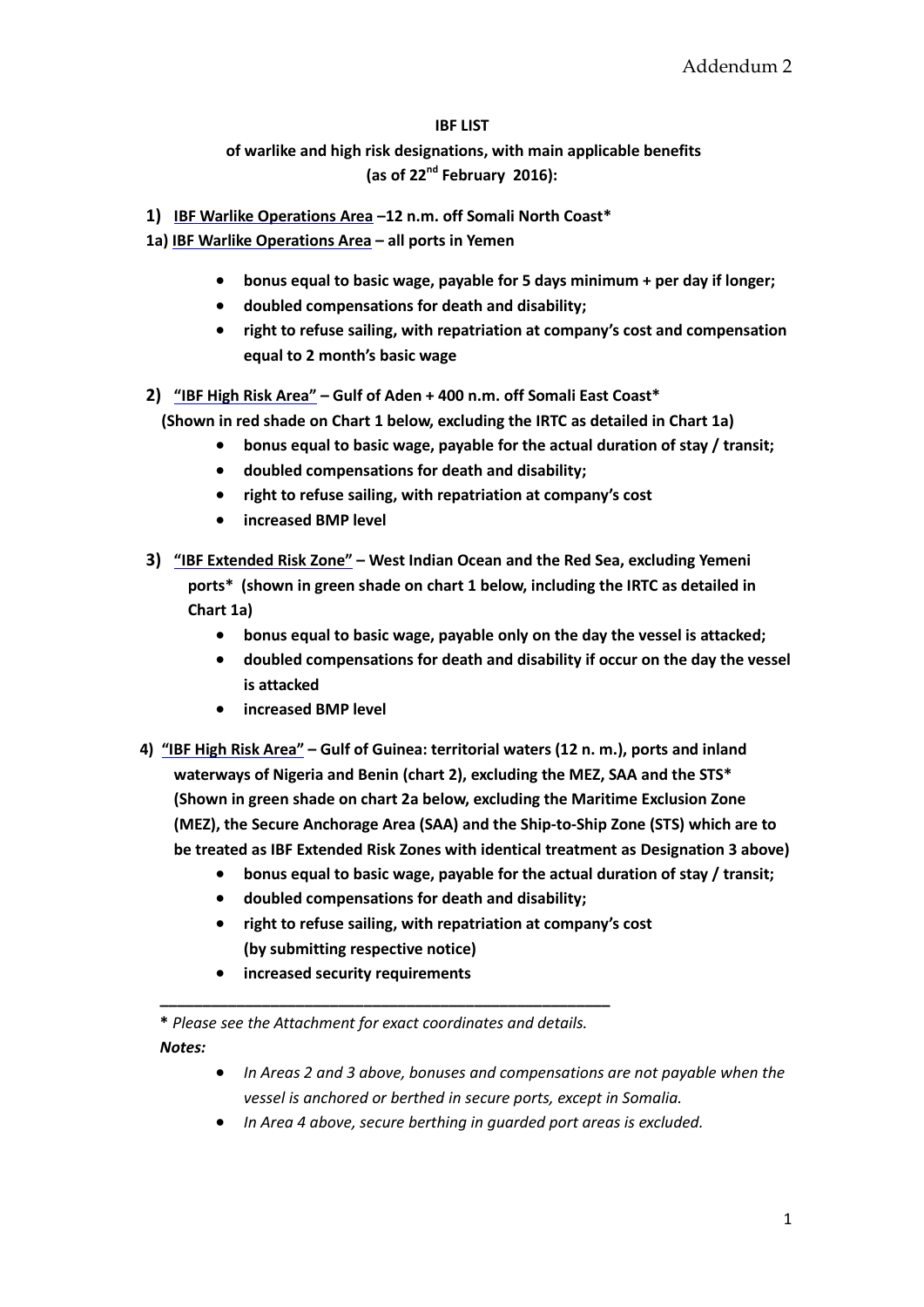# **Chart 1: East Africa**

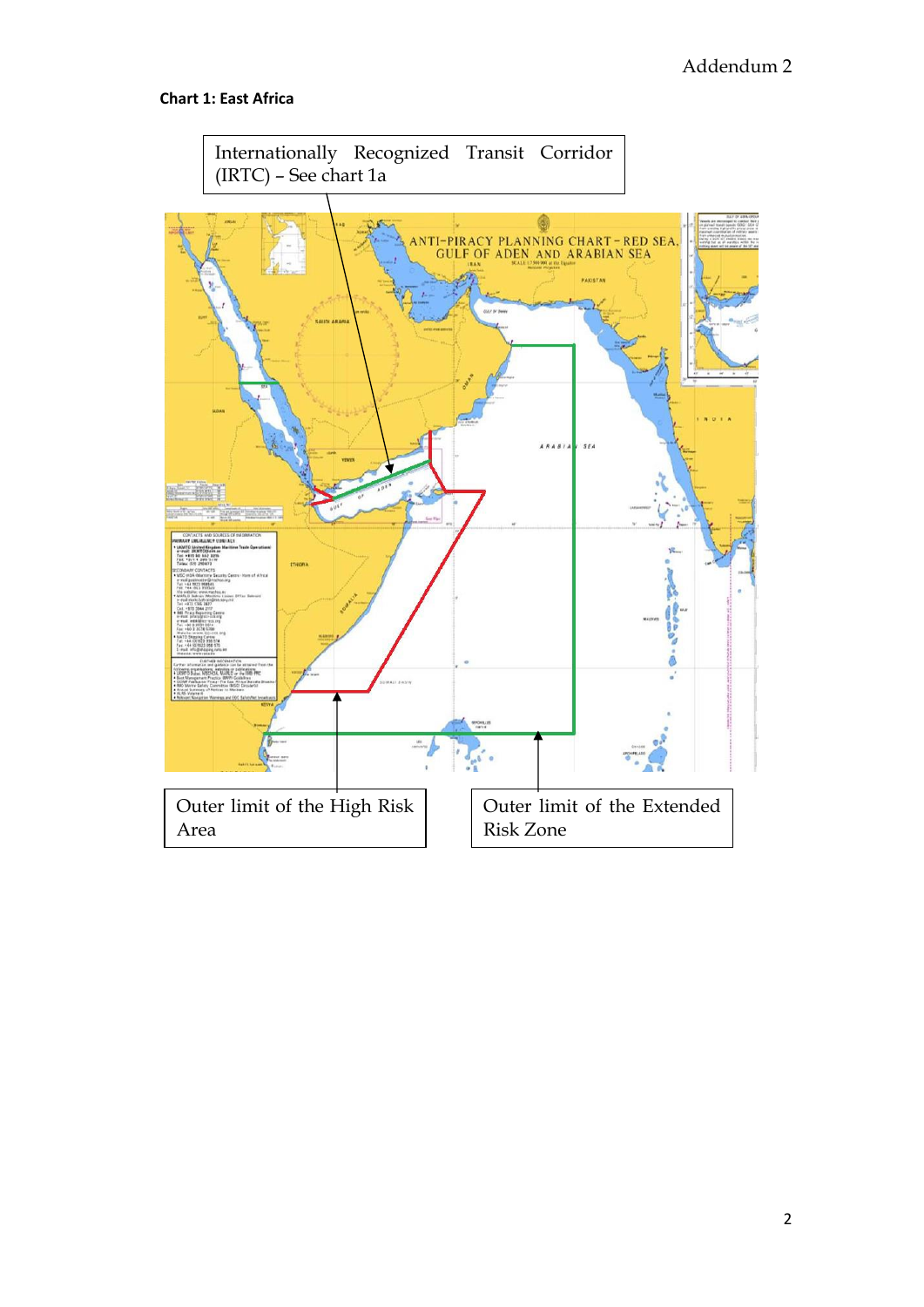# **Chart 1a: The Internationally Recognized Transit Corridor (IRTC)**

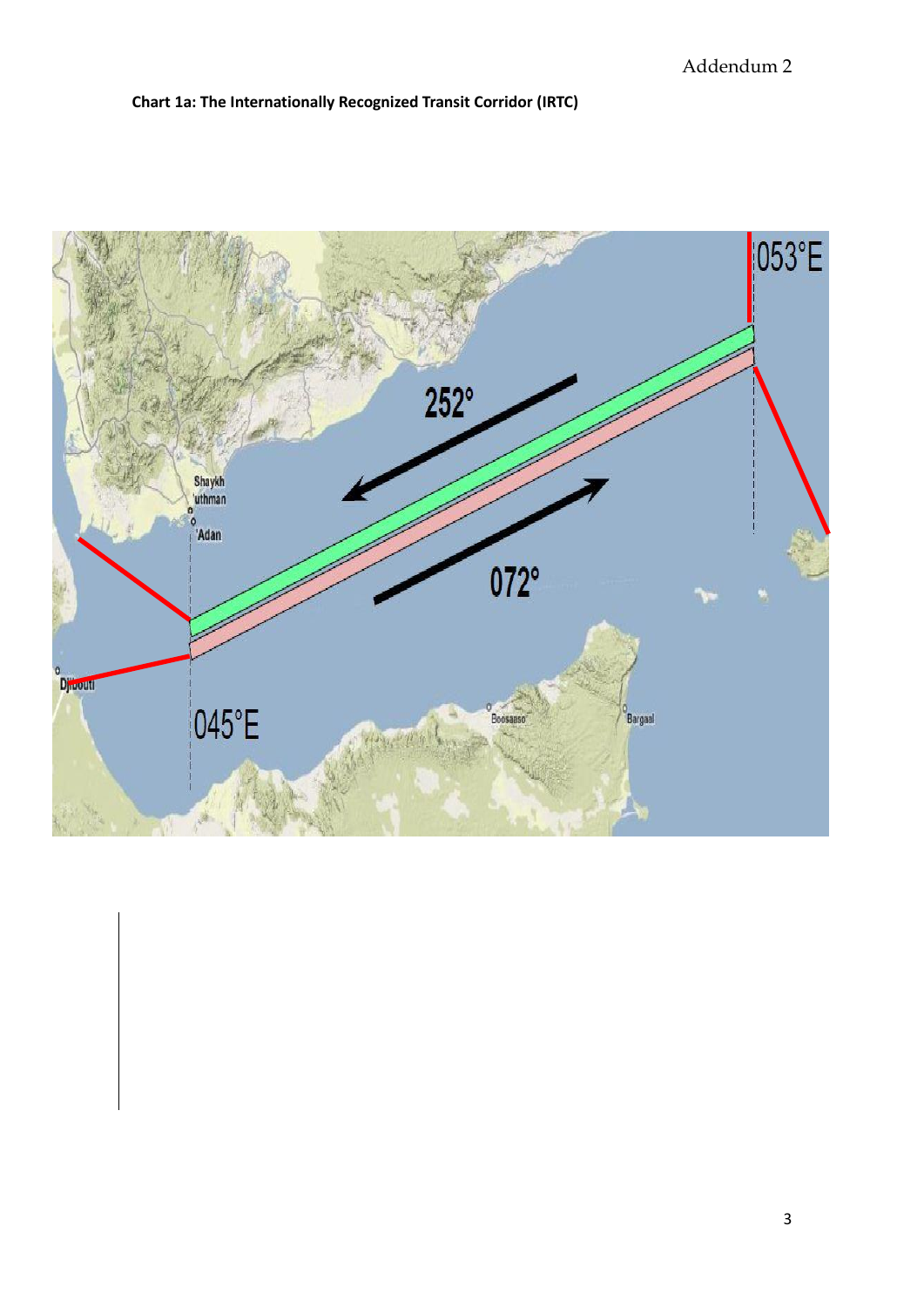Vessels transiting within the IRTC are in the Extended Risk Zone, not the High Risk Area

### **Chart 2: West Africa**

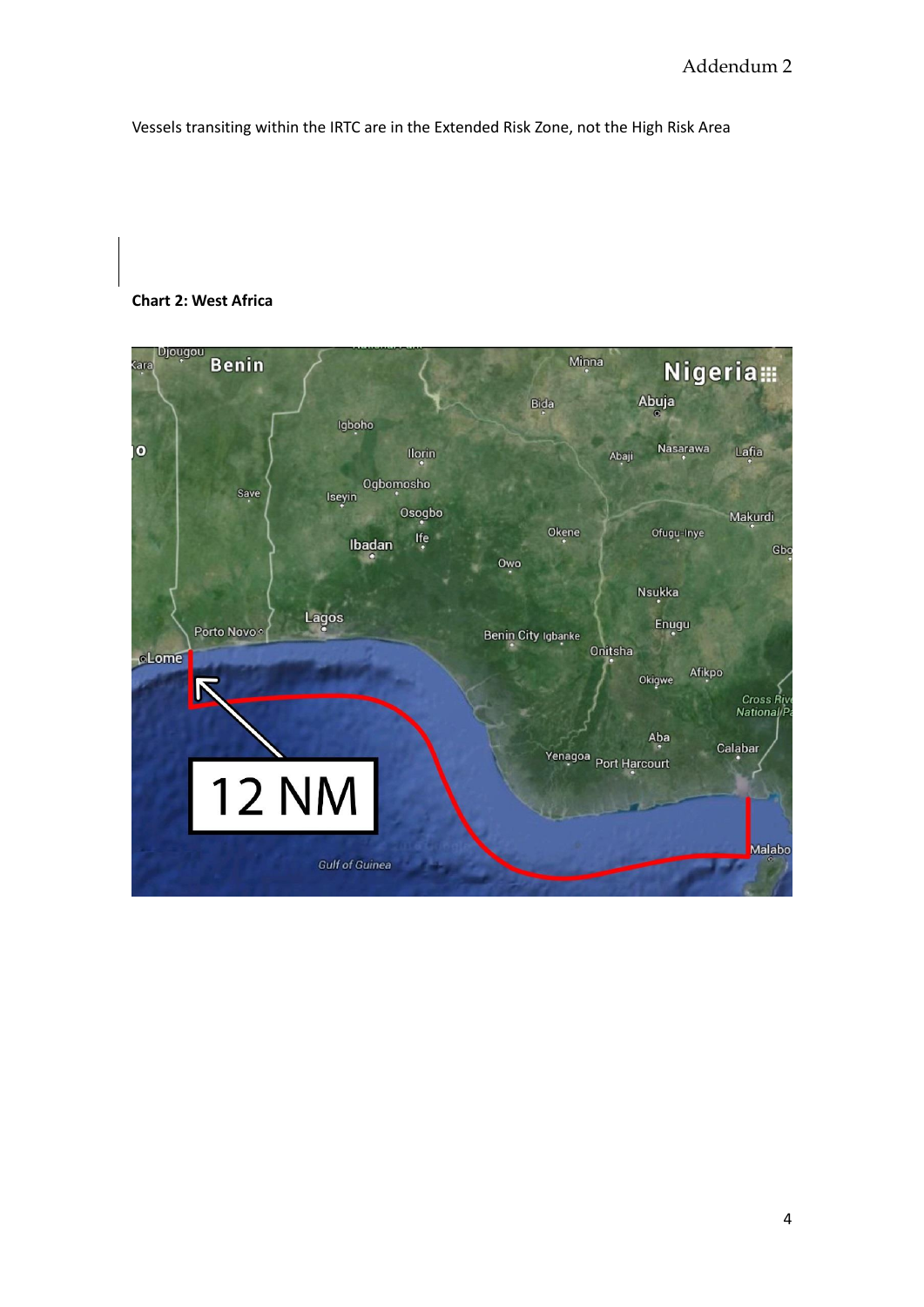## **Chart 2a: MEZ, SAA, STS, West Africa**

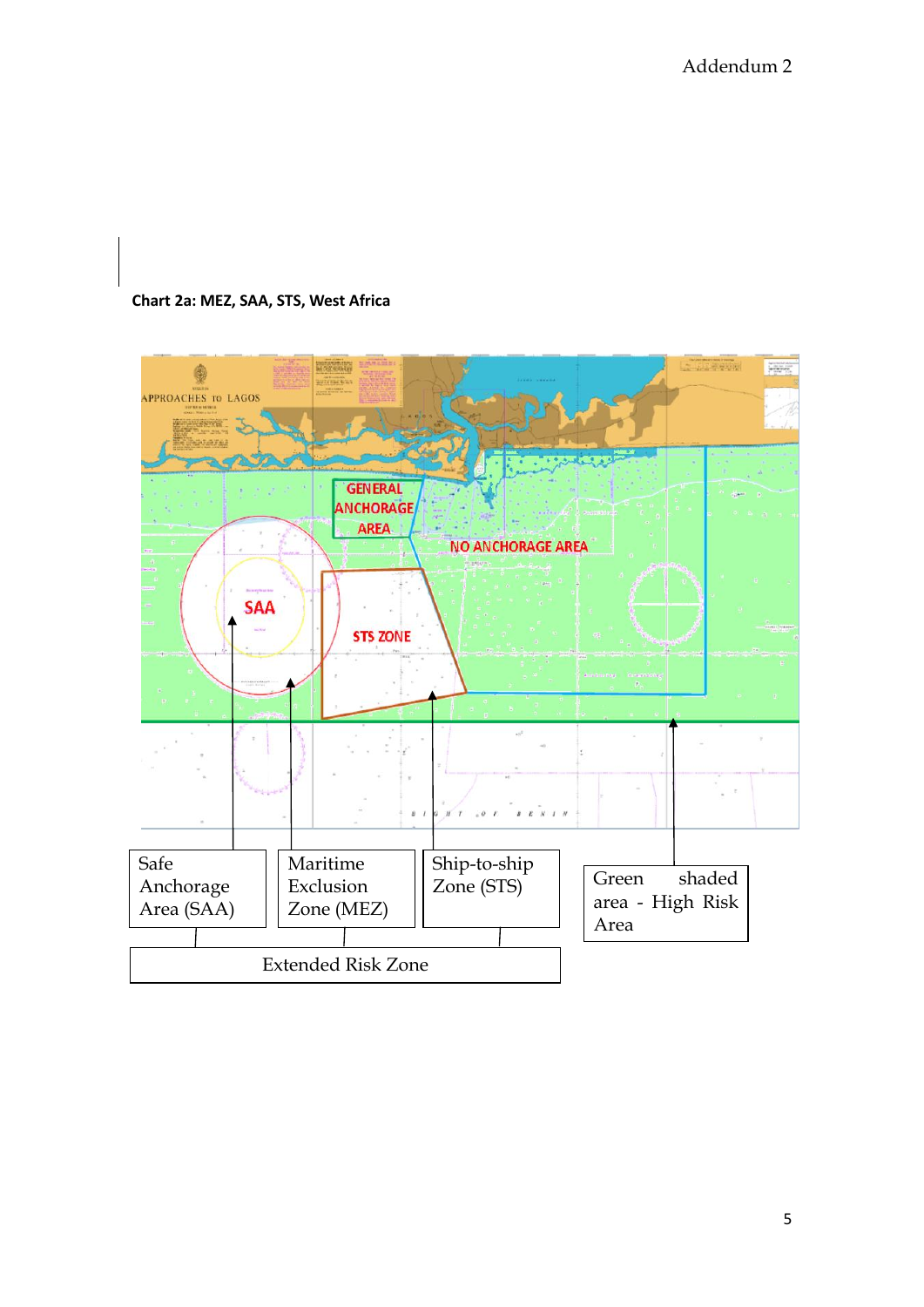# **Attachment to the IBF list of warlike and high risk designations**

**The details of the areas included in the List are as follows:**

### **DESIGNATION 1.**

### **IBF Warlike Operations Area: 12 n.m. off Somali North Coast**

 *This Warlike Operations Area includes the territorial waters extending up to the 12 nautical miles limit from due north of the north-western border of Somalia with Djibuti to due north of Cape Gardafui.*

This designation has been in effect from  $6<sup>th</sup>$  October 2005.

## **DESIGNATION 1a.**

#### **IBF Warlike Operations Area: all ports in Yemen**

 *This Area includes all ports within the country of Yemen and applies to all vessels from the time that they are berthed "all fast" alongside. As soon as a vessel departs a berth within Yemen and the last line is let go for departure on passage, the status of being within a Warlike Operations Area shall end.* 

The designation is in effect from 17 April 2015 until terminated by either party, with a minimum of 7 days' notice required

## **DESIGNATION 2.**

#### **"IBF High Risk Area": Gulf of Aden + 400 n.m. off Somali East Coast, excluding the IRTC.**

 *The Western Border of this High Risk Area runs from the coastline at the border of Djibouti and Somalia to position 11 48 N, 45 E; from 12 00 N, 45 E to*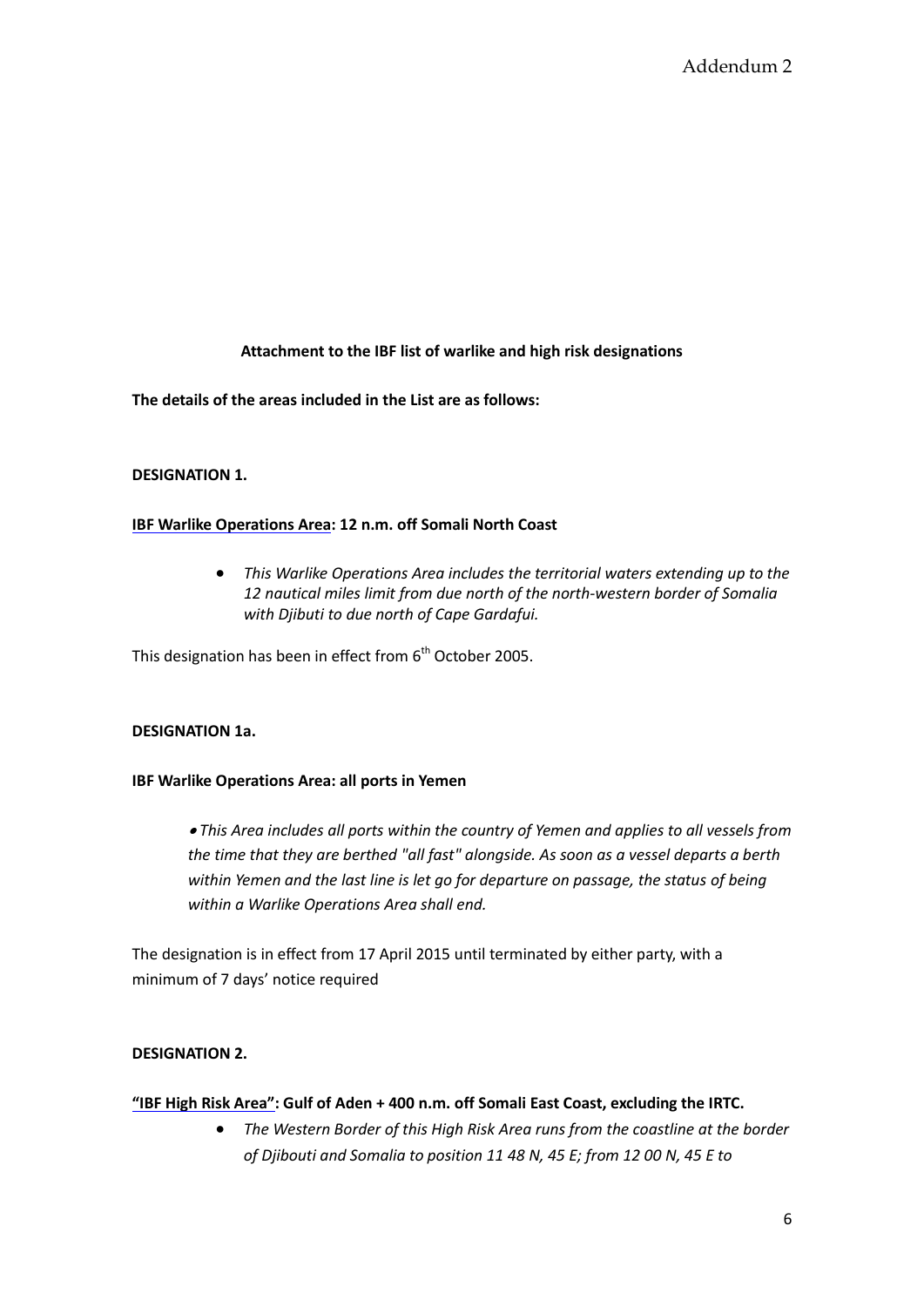*Mayyun Island in the Bab El Mandeb Straits. The Eastern Border runs from Rhiy di-Irisal on Suqutra Island to position 14 18 N, 53 E; from 14 30 N, 53 E to the coastline at the border between Yemen and Oman, together with a 400 mile zone off the eastern coast of Somalia, i.e. from Suqutra Island down to the Kenian border in the South.* 

During a vessel's transit of this Area protection of seafarers through the provision of increased security measures should be adopted. Such measures must be above the latest Best Management Practice (BMP) level and may include the provision of personnel or systems which appropriately reduce the vulnerability of a vessel. The sufficiency of such extra security measures should be determined depending on vessel type, size, freeboard during transit and speed, with consulting and seeking advice of respective ITF union(s) where necessary.

The adoption of Best Management Practice is required as a minimum standard of protection.

During the period of transit of this High Risk Area seafarers shall be entitled to compensation amounting to 100% of the basic wage and a doubled compensation payable in case of death and disability. This entitlement should apply on each day of the vessel's stay in the High Risk Area.

The above identified entitlements to extra basic pay and extra compensation for injury or death will not apply while vessels are alongside a berth, at anchor in secure anchorages off ports or attached to SBM facilities - with exception of Somali waters and ports. It is understood that vessels will have to transit the high risk area in order to proceed to certain ports and as such the bonuses mentioned in above should cease when a vessel is either all secure alongside, brought up to her anchor or fully coupled to a SBM in any port of the area, excluding Somalia. Likewise when sailing, the applicability of bonuses etc. should commence when the vessel is "all gone", i.e. the last line is let go from a berth, when the anchor is aweigh or a vessel has de-coupled from a SBM.

In the case of vessels that will transit the IBF High Risk Area **outside** of the east bound and west bound lanes created under the International Recommended Transit Corridor (IRTC), seafarers have the right not to proceed with the passage. In such an event, the seafarer concerned shall be repatriated at the company's cost with benefits accrued until date of return to the port of engagement.

In order to assist the military efforts to counter piracy in this region, all vessels that are subject to a confirmed attack should report to international navies present in the area or other relevant authority, to assist in the deployment of naval resources to appropriate areas, where piracy attacks are occurring.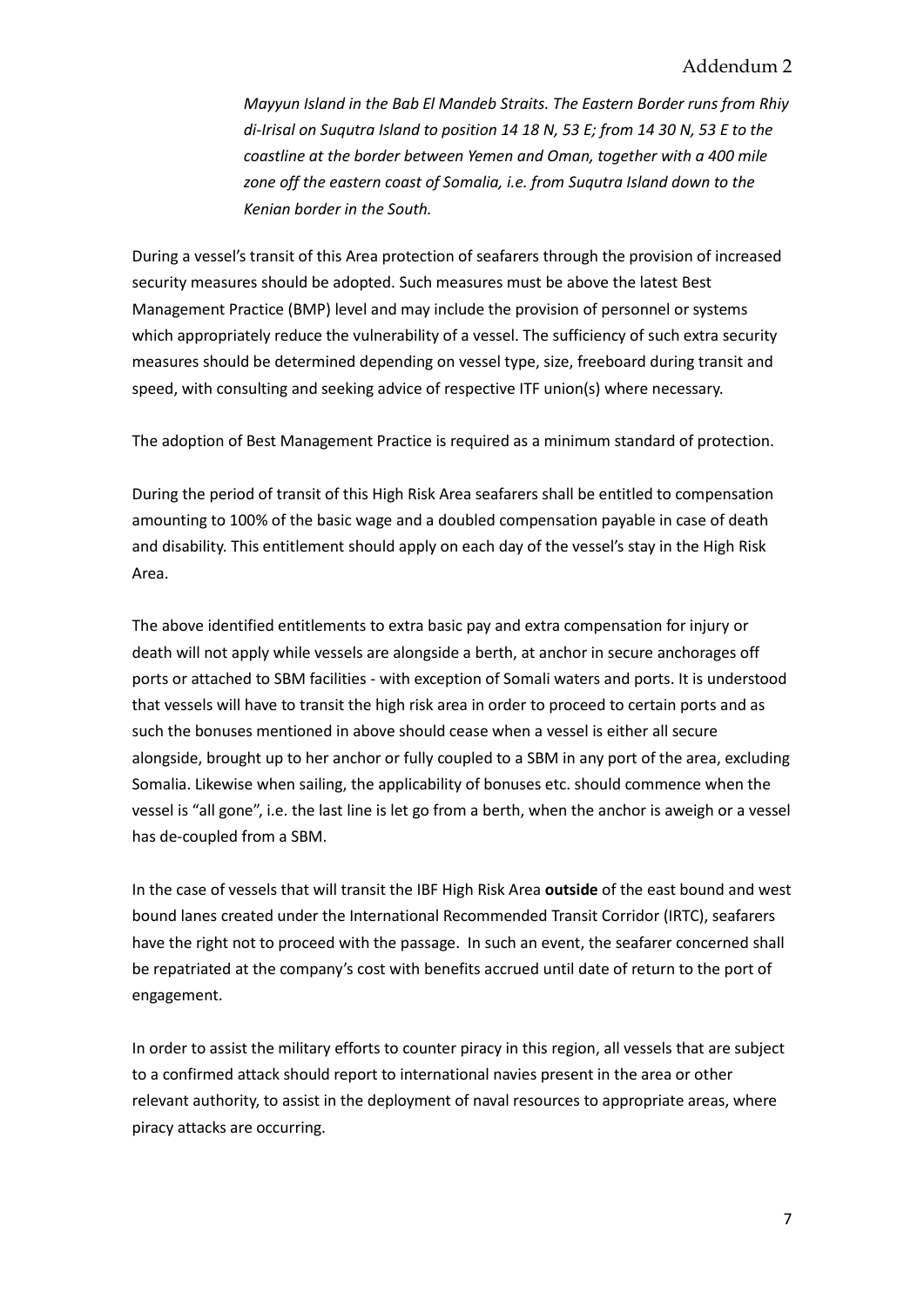This designation is in force from 0001Z on  $1<sup>st</sup>$  July 2014.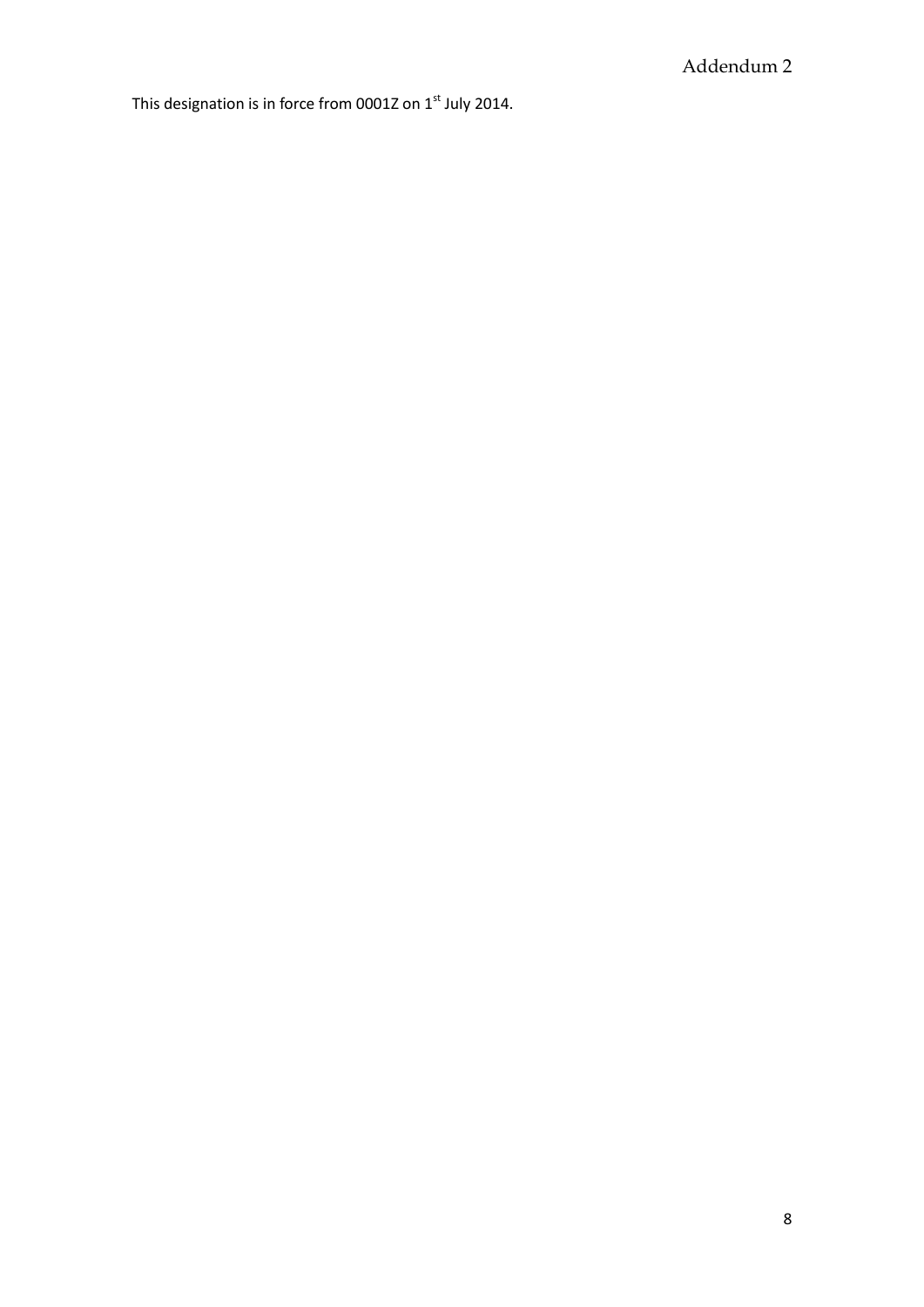#### **DESIGNATION 3.**

**"IBF Extended Risk Zone" – West Indian Ocean and the Red Sea, with the addition of the Internationally Recognised Transit Corridor (IRTC).**

The coordinates of this area comprise of and stretch further than the IBF High Risk Area as outlined above.

> *"The Extended Risk Zone runs from 20 N in the Red Sea and 22 N in the Gulf of Oman to 65 E and 5 S. A Warlike Area or High Risk Area within these coordinates will take precedence with the exception of the IRTC in the Gulf of Aden which forms part of Extended Risk Zone".*

During a vessel's transit of this area protection of seafarers through the provision of increased security measures should be adopted. Such measures must be above the latest Best Management Practice (BMP) level and may include the provision of personnel or systems which appropriately reduce the vulnerability of a vessel. The sufficiency of such extra security measures should be determined depending on vessel type, size, freeboard during transit and speed, with consulting and seeking advice of respective ITF union(s) where necessary.

The adoption of Best Management Practice is required as a minimum standard of protection.

During the period of transit of the Extended Risk Zone, outside the area which is designated as High Risk Area, each seafarer shall be entitled to a bonus equal to 100% of the basic wage and a doubled compensation in case of injury or death - on any day during which the vessel he serving on is attacked. The proof of these entitlements shall be subject to a confirmed entry into the ship's log book and a report of attack being lodged with recognised international reporting authorities, such as UK MTO. The maximum period when these entitlements may apply shall not exceed the number of days of the vessel's transit of the IBF Extended Risk Zone outside the area designated as High Risk Area. For the purpose of this article an attack means any unauthorised and obvious action taken by a third party in a willful attempt to board or damage the vessel or to harm the crew which leads to the activation of the relevant vessel contingency plans including the alerting of the whole crew.

Within all of the IBF Extended Risk Zone, including the High Risk Area, the above identified entitlements to extra basic pay and extra compensation for injury or death will not apply while vessels are alongside a berth, at anchor in secure anchorages off ports or attached to SBM facilities - with exception of Somali waters and ports. It is understood that vessels will have to transit the high risk area in order to proceed to certain ports and as such the bonuses mentioned in above should cease when a vessel is either all secure alongside, brought up to her anchor or fully coupled to a SBM in any port of the Extended Risk Zone, excluding Somalia.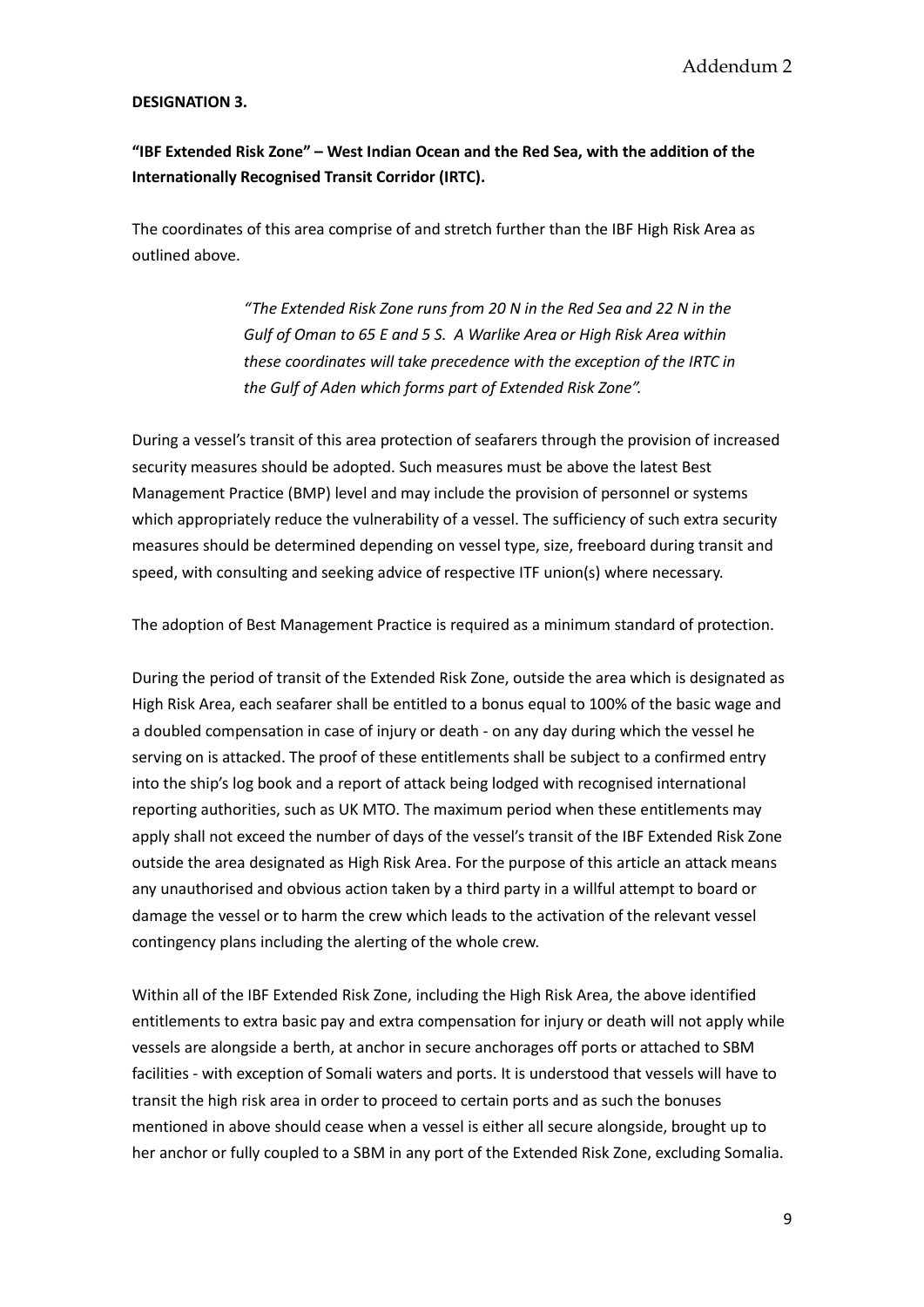Likewise when sailing, the applicability of bonuses etc. should commence when the vessel is "all gone", i.e. the last line is let go from a berth, when the anchor is aweigh or a vessel has decoupled from a SBM.

Vessels may deviate from the IRTC lanes without affecting the terms and conditions for the seafarers onboard for collision avoidance purposes only, as long as they are returned to the original lanes, as soon as it is safe and practicable to do so.

In order to assist the military efforts to counter piracy in this region, all vessels that are subject to a confirmed attack should report to international navies present in the area or other relevant authority, to assist in the deployment of naval resources to appropriate areas, where piracy attacks are occurring.

This designation is in force from 0001Z on 16<sup>th</sup> December 2015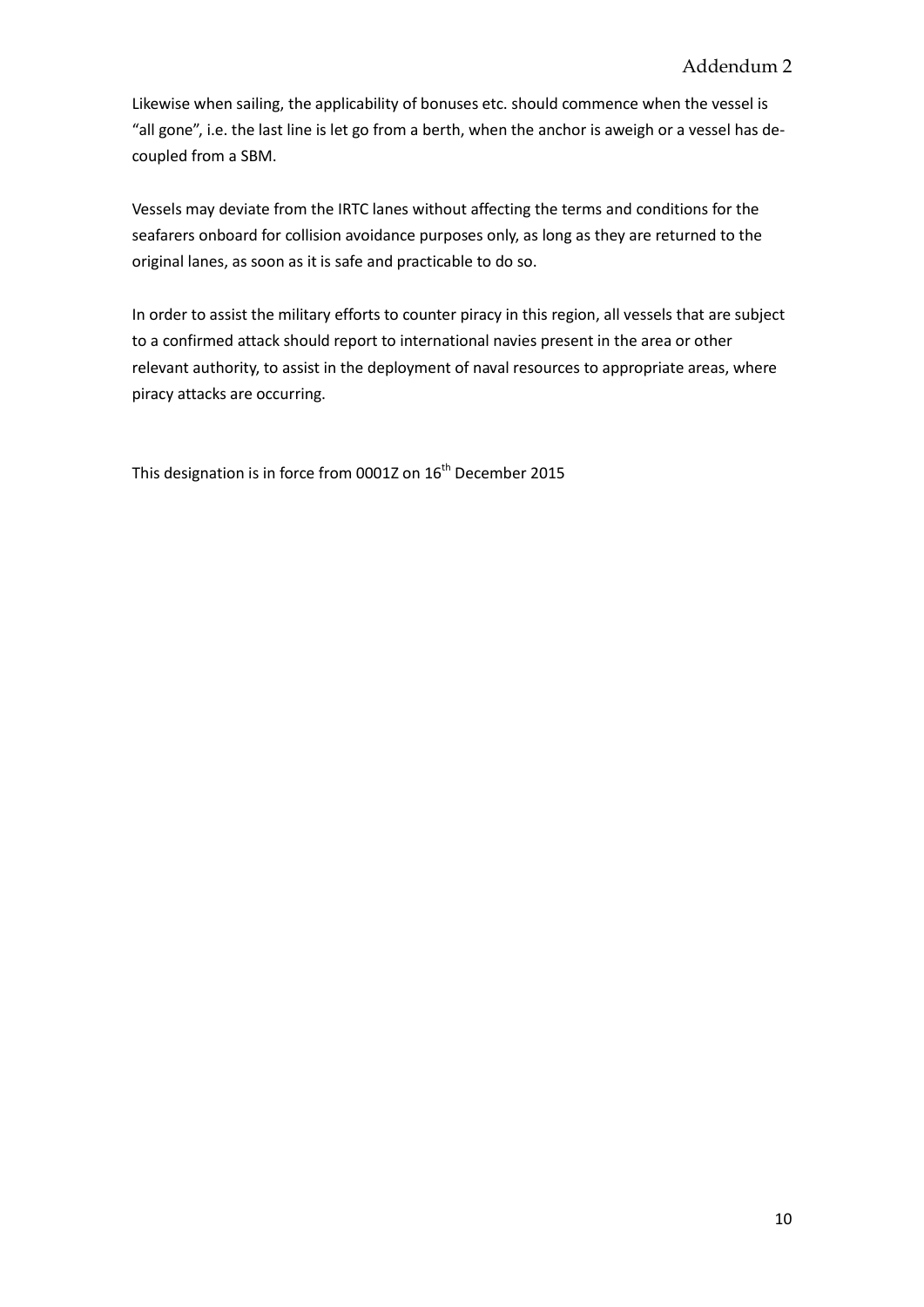### **DESIGNATION 4.**

# **"IBF High Risk Area" – Gulf of Guinea, excluding the Maritime Exclusion Zone (MEZ), the Secure Anchorage Area (SAA) and the Ship-to-Ship Zone (STS)**

This IBF High Risk Area includes:

 *the territorial waters of Benin and Nigeria, including ports, terminals and roads anchorages, the delta of the Niger river, other inland waterways and port facilities, except only when the vessel is attached securely to a berth or SBM facility in a guarded port area. MEZ, SAA and STS are excluded from this High Risk Area and are considered Extended Risk Zones.*

Within this Area the following provisions should apply:

All companies operating vessels or installations in the above Area should have sufficient security arrangements to safeguard their personnel, given the nature of the risk, and should provide adequate protection, advice and compensations to the crews. Specifically, the following requirements should be complied with:

Upon the vessel's entry into and, further, throughout the entire stay in the Area as specified above, seafarers must be protected by increased security measures that will provide adequate levels of safety and security on board, such as the Best Management Practice.

In the ports of the above listed countries and inland waterways and approaches to these ports, including offshore installations, extra security measures for reducing the vessel's vulnerability to an unsanctioned approach and boarding should be adopted. Such measures should, inter alia, provide for an enhanced look-out and an emergency alert/action plan securing sufficient safety for the crew and reliable contact with the authorities. The sufficiency of such extra security measures should be determined depending on the vessel's type, size and freeboard.

Prior to approaching a port, detailed local advice about the security situation should be obtained and arrivals and departures timed to coincide with security patrols operated by respective government forces, if available.

Shore leave should be prohibited unless exceptional circumstances or emergencies may demand otherwise.

Normal crew changes should not be effected in any above listed country unless absolutely essential.

Under normal circumstances the company shall notify the seafarer if the vessel on which he/she is due to serve/is serving is planned to call into the Area at least 30 days prior to the entry. On receipt of this notification, the seafarer may request to exercise his/her right of repatriation at Company expense, with benefits accrued until date of return to final destination. If it proves impossible for a Company to notify a seafarer more than 30 days prior to the entry (for example due to schedule changes), the Company shall make all reasonable endeavors to repatriate the seafarer at the earliest opportunity, at Company expense, with benefits accrued until date of return to final destination.

The company should pay each seafarer agreeing to proceed into the Area a compensation amounting to 100% of the basic wage for each day of the seafarer's stay in the Area and a doubled compensation in case of death and/or disability.